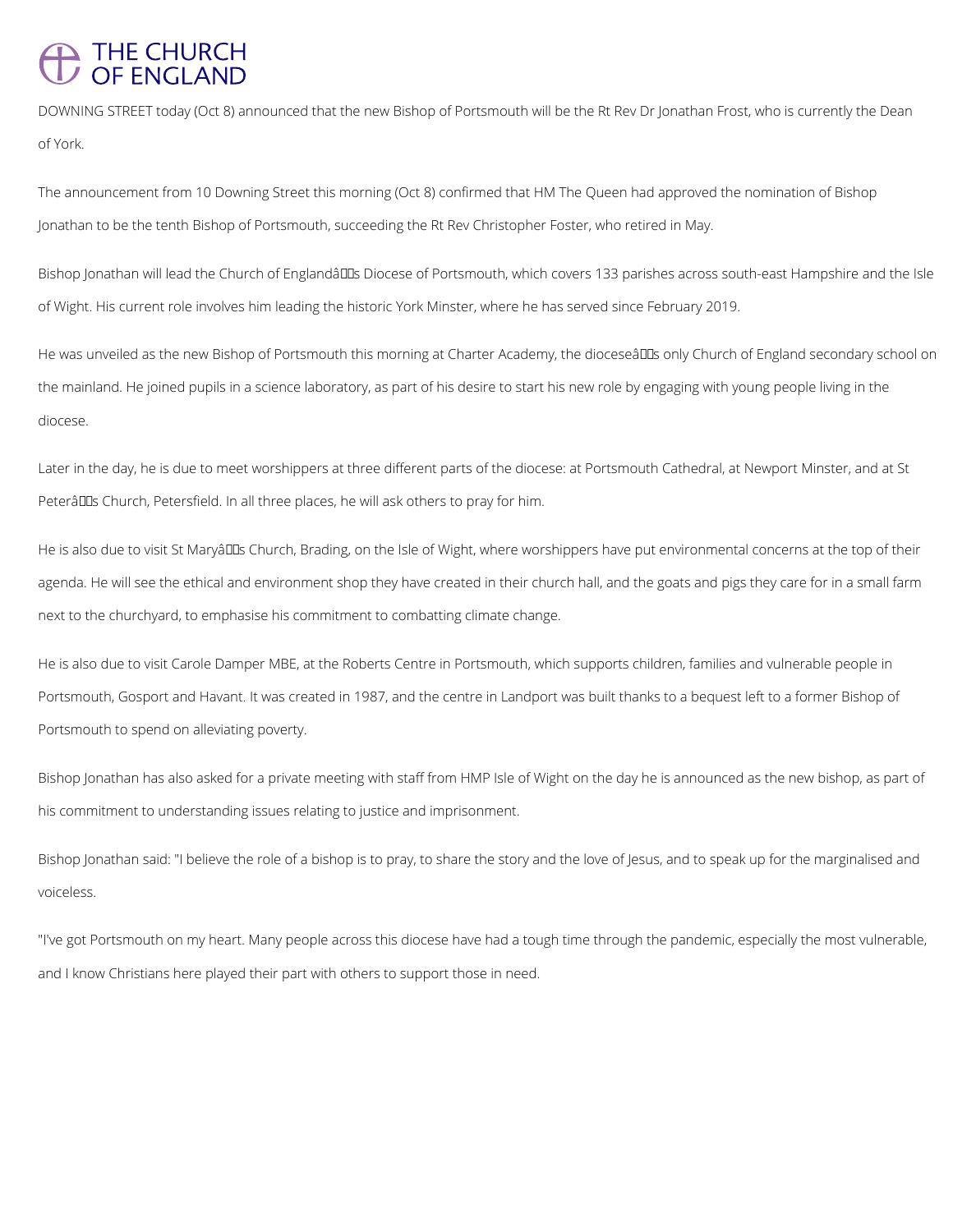"I'm looking forward to working in partnership, as together we tackle the biggest issues facing us today â ll such as the poor mental health and wellbeing of so many of our young people; climate change; and the scandal of poverty, which restricts opportunities and life chances. "I am, of course, sad to be leaving York Minster and valued colleagues there. It's a real privilege to be called to the work God is doing in southeast Hampshire and the Isle of Wight."

The Archbishop of Canterbury, the Most Rev Justin Welby, said: âLlalLLIm so pleased that Bishop Jonathan has accepted this invitation to become the next Bishop of Portsmouth.

âDDHis wide range of interests and experiences, from youth engagement and interfaith relations to social justice and community building, will be invaluable in bringing the people of Portsmouth together as he begins this new role. Please join me in praying for him and his wife Christine as they take this next step in their journey as disciples of Jesus.â

And the Archbishop of York, the Most Rev Stephen Cottrell, said: âDDJonathan Frost has been an outstanding Dean of York. He is a leader who knows how to be led, a man of prayer and a servant of the gospel.

âDDHe has very successfully steered York Minster through difficult and challenging times. But he has also enabled it to focus on its primary purpose as a place of prayer and a centre for mission. Although we are very sad to see him go, we are delighted that he has been called to use his considerable gifts of leadership, pastoral care and missionary endeavour as the next Bishop of Portsmouth.â

Bishop Jonathan was educated at the universities of Aberdeen and Nottingham, and prepared for ordination at Ridley Hall, Cambridge. He served his curacy at St Gilesâ III West Bridgford, Nottingham. Jonathan was ordained priest in 1994 and, alongside parish duties, served as a police chaplain.

From 1997-2002, Jonathan was rector of Ash in the Diocese of Guildford. In 2002 he took up a new joint post as Anglican Chaplain to the University of Surrey and Residentiary Canon at Guildford Cathedral. For 11 years Jonathan taught Christian doctrine on the local diocesan ministry course. He served as bishopâlles advisor for interfaith relations and on General Synod. He was awarded an honorary doctorate by the University of Surrey in 2012.

Jonathan served as suffragan Bishop of Southampton, in the Diocese of Winchester, from November 2010 to January 2019. In these years, Jonathan chaired the Portsmouth and Winchester Joint Diocesan Board of Education and became honorary assistant bishop in the Diocese of

## Portsmouth.

He was installed as Dean of York in February 2019. Among his priorities are prayer and Benedictine spirituality, evangelism, discipleship, and working alongside others to tackle the scandal of poverty.

Jonathan is married to Christine, an integrative child psychotherapist. They have three adult children. He supports Fulham Football Club. He

enjoys live jazz, the Taizé community, armchair sport and walking.